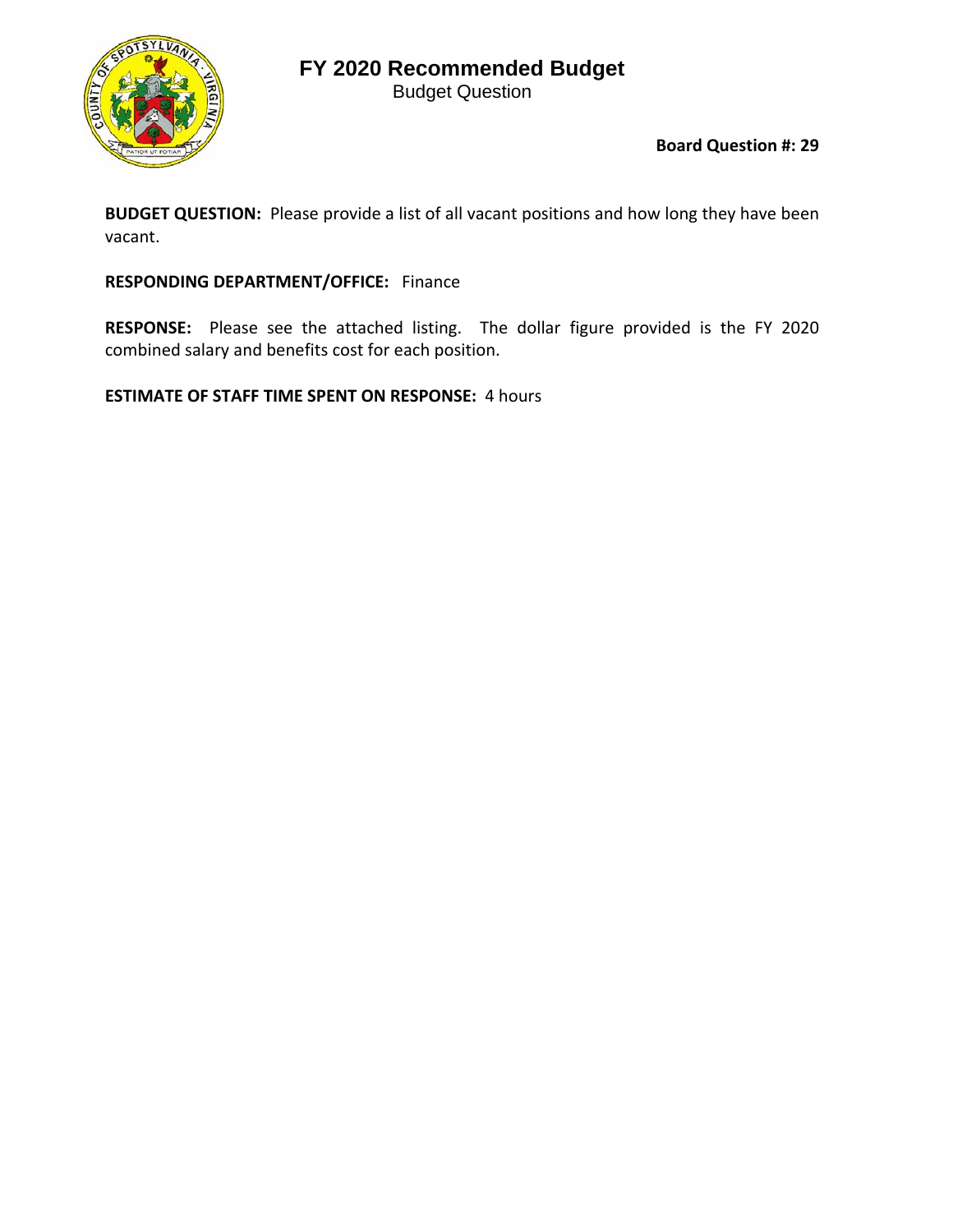|                                                                 |                      |                 | <b>Current &amp; FY 2020 Vacancies as of 3-20-19</b>                                                |
|-----------------------------------------------------------------|----------------------|-----------------|-----------------------------------------------------------------------------------------------------|
|                                                                 | <b>TOTAL FY 2020</b> |                 |                                                                                                     |
|                                                                 | Salary &             | <b>Position</b> |                                                                                                     |
| <b>Position Title</b>                                           | <b>Benefits</b>      | vacant since    | <b>Notes</b>                                                                                        |
| <b>General Fund</b>                                             |                      |                 |                                                                                                     |
| <b>Human Resources</b>                                          |                      |                 |                                                                                                     |
| Deputy Director of Human Resources                              | 109,501              | 2/13/19         | New position approved by the Board on 2/13/19                                                       |
| Director of Human Resources                                     | 159,249              | 5/11/18         |                                                                                                     |
| <b>Commissioner of Revenue</b>                                  |                      |                 |                                                                                                     |
| <b>Business License Clerk</b>                                   | 54,494               | 4/4/18          |                                                                                                     |
| Deputy II, State Income                                         | 62,776               | 9/20/18         |                                                                                                     |
|                                                                 |                      |                 |                                                                                                     |
| <b>Treasurer</b>                                                |                      |                 |                                                                                                     |
| <b>Account Clerk II</b>                                         | 61,960               | 12/17/18        |                                                                                                     |
| <b>Finance</b>                                                  |                      |                 |                                                                                                     |
| Senior Financial Analyst                                        | 119,623              | 6/23/17         | After multiple recruitments, this position has been very difficult to fill. We are                  |
|                                                                 |                      |                 | planning to reorganize duties and request to readvertise the position within<br>the next two weeks. |
| <b>Information Services</b>                                     |                      |                 |                                                                                                     |
| IT Project/Application Analyst                                  | 96,170               | 10/19/18        |                                                                                                     |
| <b>IT Support Specialist</b>                                    | 54,624               | 2/15/19         |                                                                                                     |
| Network Engineer                                                | 123,047              | 10/22/18        |                                                                                                     |
| Network Support Specialist II                                   | 98,708               | 7/1/17          | New position in FY 2018 for Public Safety                                                           |
| <b>Clerk of the Circuit Court</b>                               |                      |                 |                                                                                                     |
| Deputy Clerk II                                                 | 61,501               | 3/11/19         |                                                                                                     |
|                                                                 |                      |                 |                                                                                                     |
| <b>Commonwealth's Attorney</b><br>Asst. Commonwealth's Attorney | 115,785              | 11/30/18        |                                                                                                     |
|                                                                 |                      |                 |                                                                                                     |
| <b>Sheriff - Courts</b>                                         |                      |                 |                                                                                                     |
| First Sergeant - Courts                                         | 66,394               | 8/13/18         |                                                                                                     |
| <b>Sheriff - Emergency Communications</b>                       |                      |                 |                                                                                                     |
| <b>Communications Officer</b>                                   | 55,102               | 1/1/19          | New position approved for half year in FY 2019 budget                                               |
| <b>Communications Officer</b>                                   | 55,102               | 1/1/19          | New position approved for half year in FY 2019 budget                                               |
| <b>Sheriff - Law Enforcement</b>                                |                      |                 |                                                                                                     |
| Deputy Sheriff - Law Enf                                        | 60,184               | 2/13/19         |                                                                                                     |
| Deputy Sheriff - Law Enf                                        | 60,476               | 10/9/18         |                                                                                                     |
| Deputy Sheriff - Law Enf                                        | 60,844               | 8/29/18         |                                                                                                     |
| Deputy Sheriff - Law Enf                                        | 60,478               | 10/25/18        |                                                                                                     |
| Deputy Sheriff - Law Enf                                        | 60,844               | 8/29/18         |                                                                                                     |
| Deputy Sheriff - SRO                                            | 60,294               | 1/6/19          |                                                                                                     |
| Deputy Sheriff - SRO                                            | 60,438               | 3/1/19          |                                                                                                     |
| Deputy Sheriff - SRO                                            | 60,534               | 1/28/19         |                                                                                                     |
| Deputy Sheriff - SRO                                            | 60,844               | 1/1/19          | New position approved for half year in FY 2019 budget                                               |
| Deputy Sheriff - SRO                                            | 60,844               | 1/1/19          | New position approved for half year in FY 2019 budget                                               |
| Deputy Sheriff - SRO                                            | 60,844               | 1/1/19          | New position approved for half year in FY 2019 budget                                               |
| Deputy Sheriff - SRO                                            | 60,844               | 1/1/19          | New position approved by the Board on 10/9/18, to be effective 1/1/19                               |
| Deputy Sheriff - SRO                                            | 60,844               | 1/1/19          | New position approved by the Board on 10/9/18, to be effective 1/1/19                               |
| Deputy Sheriff - SRO                                            | 60,844               | 1/1/19          | New position approved by the Board on 10/9/18, to be effective 1/1/19                               |
| Deputy Sheriff - SRO                                            | 60,844               | 11/1/18         | New position approved by the Board on 10/23/18, to be effective 11/1/18                             |
|                                                                 |                      |                 |                                                                                                     |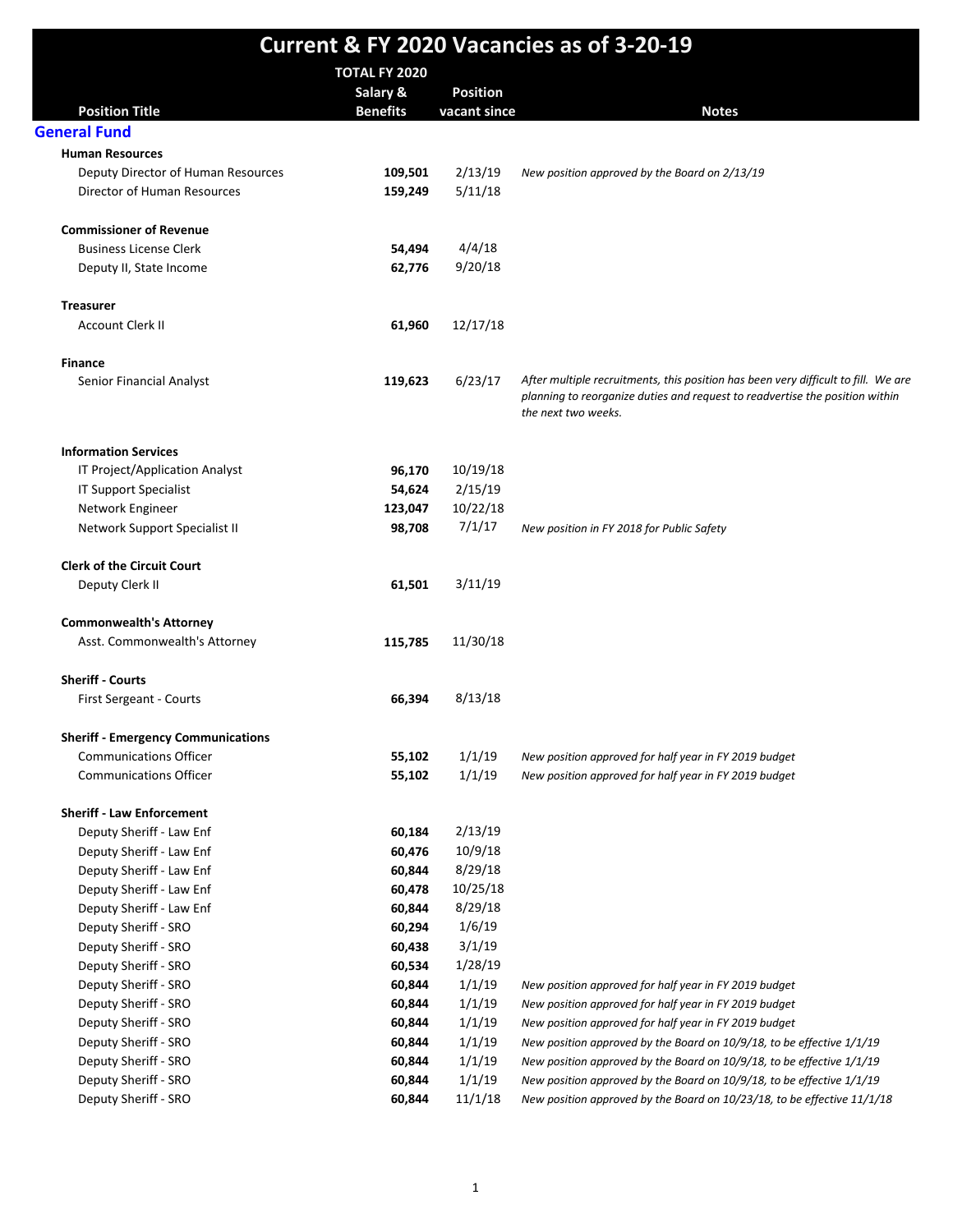|                                                                                                                                     |                      |              | <b>Current &amp; FY 2020 Vacancies as of 3-20-19</b>                         |
|-------------------------------------------------------------------------------------------------------------------------------------|----------------------|--------------|------------------------------------------------------------------------------|
|                                                                                                                                     | <b>TOTAL FY 2020</b> |              |                                                                              |
|                                                                                                                                     | Salary &             | Position     |                                                                              |
| <b>Position Title</b>                                                                                                               | <b>Benefits</b>      | vacant since | <b>Notes</b>                                                                 |
| <b>Sheriff - Animal Control</b>                                                                                                     |                      |              |                                                                              |
| Deputy Sheriff                                                                                                                      | 60,409               | 1/31/19      |                                                                              |
| Deputy Sheriff                                                                                                                      | 60,184               | 3/15/19      |                                                                              |
| Fire, Rescue & Emergency Management                                                                                                 |                      |              |                                                                              |
| Firefighter                                                                                                                         | 58,665               | 9/5/18       |                                                                              |
| Firefighter/Medic 24/7                                                                                                              | 67,518               | 3/1/19       |                                                                              |
| Lieutenant                                                                                                                          | 90,691               | 12/31/18     |                                                                              |
| Medic                                                                                                                               | 61,937               | 12/21/18     |                                                                              |
| <b>Facilities Administration</b>                                                                                                    |                      |              |                                                                              |
| Div Dir Facilities Management                                                                                                       | 112,414              | 5/31/18      |                                                                              |
|                                                                                                                                     |                      |              |                                                                              |
| <b>Recycling/Litter Control</b><br>Recycling Technician                                                                             | 64,846               | 3/18/19      |                                                                              |
|                                                                                                                                     |                      |              |                                                                              |
| Social Services*                                                                                                                    |                      |              |                                                                              |
| * Any reduction of these positions would not be a one-for-one savings as a portion of these positions is funded with State revenue. |                      |              |                                                                              |
| <b>Bilingual Aide</b>                                                                                                               | 46,385               | 12/3/18      |                                                                              |
| Clerk                                                                                                                               | 42,750               | 2/25/19      |                                                                              |
| Eligibility Worker II                                                                                                               | 58,233               | 9/21/18      |                                                                              |
| Eligibility Worker II                                                                                                               | 57,383               | 2/26/19      |                                                                              |
| Family Services Worker II                                                                                                           | 73,610               | 11/19/18     |                                                                              |
| Self-Sufficiency Worker II                                                                                                          | 62,733               | 8/14/18      | New position approved by the Board on 8/14/18                                |
| Self-Sufficiency Worker II                                                                                                          | 62,733               | 8/14/18      | New position approved by the Board on 8/14/18                                |
| Senior PC Technician                                                                                                                | 72,534               | 2/4/19       |                                                                              |
| <b>Eligibility Program Manager</b>                                                                                                  | 83,929               |              | Position recommended for FY 2020, to be effective 7/1/19                     |
| Eligibility Worker II                                                                                                               | 56,325               |              | Position recommended for FY 2020, to be effective 7/1/19                     |
| Family Services Worker (Child Welfare)                                                                                              | 64,328               |              | Position recommended for FY 2020, to be effective 7/1/19                     |
| Family Services Worker (Child Welfare)                                                                                              | 64,328               |              | Position recommended for FY 2020, to be effective 7/1/19                     |
| Family Services Worker (Child Welfare)                                                                                              | 64,328               |              | Position recommended for FY 2020, to be effective 7/1/19                     |
| Family Services Supervisor (Foster Care)                                                                                            | 83,292               |              | Position recommended for FY 2020, to be effective 7/1/19                     |
| Services Program Manager                                                                                                            | 91,846               |              | Position recommended for FY 2020, to be effective 7/1/19                     |
| <b>Economic Development</b>                                                                                                         |                      |              |                                                                              |
| <b>ED&amp;T Assistant</b>                                                                                                           | 62,063               | 1/25/19      |                                                                              |
| Program Management Coordinator                                                                                                      | 72,095               | 2/4/19       |                                                                              |
| <b>Tourism (Visitor Centers)</b>                                                                                                    |                      |              |                                                                              |
| <b>ED&amp;T Assistant</b>                                                                                                           | 54,494               | 7/1/18       | New position approved in FY 2019 budget; funded with transient occupancy tax |
| <b>ED&amp;T Assistant</b>                                                                                                           | 54,494               | 7/1/18       | New position approved in FY 2019 budget; funded with transient occupancy tax |
| ED&T Assistant                                                                                                                      | 54,494               | 7/1/18       | New position approved in FY 2019 budget; funded with transient occupancy tax |
| <b>Tourism Project Manager</b>                                                                                                      | 80,458               | 7/1/18       | New position approved in FY 2019 budget; funded with transient occupancy tax |
| <b>Code Compliance Fund</b>                                                                                                         |                      |              |                                                                              |
| <b>Building Division</b>                                                                                                            |                      |              |                                                                              |
| <b>Inspections Supervisor</b>                                                                                                       | 124,580              | 9/24/18      |                                                                              |
| Commercial Inspector                                                                                                                | 81,117               |              | Position recommended for FY 2020, to be effective 7/1/19                     |
| <b>Zoning Division</b>                                                                                                              |                      |              |                                                                              |
| Dir of Code Comp/Zoning Administrator                                                                                               | 175,571              | 1/4/19       |                                                                              |